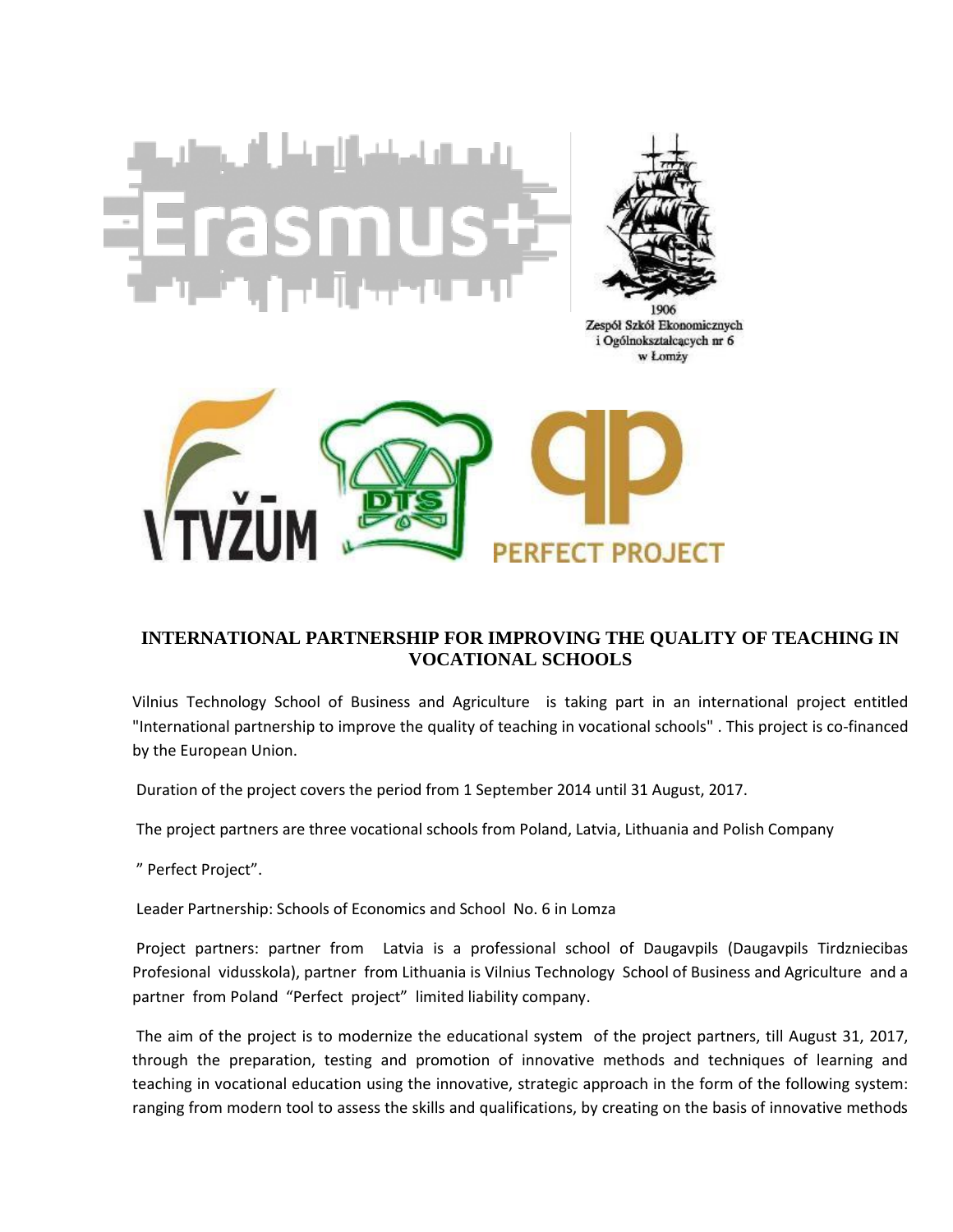of techniques of teaching and learning using multimedia technology , ICT, and developed materials for teaching vocational subjects, including foreign language training, through the creation of innovative training programs.



The first action was to prepare an innovative tool to assess the skills and professional competence created using online tools, mobile technologies cross-sectoral and creative approaches.







Institution in charge of this activity has been Economic Schools and School No. 6 in Lomza. The work included the period of 6 months from December 2014 till May 2015.

The next step was to prepare the innovative teaching methods in vocational school, created with the support of innovative multimedia technologies and ICT which were focused on learning, using mobile technology (dlearning and m-learning).

The directing institution from May to October 2015 was a partner from Latvia - Vocational school of Daugavpils (Daugavpils Tirdzniecibas profesional vidusskola).